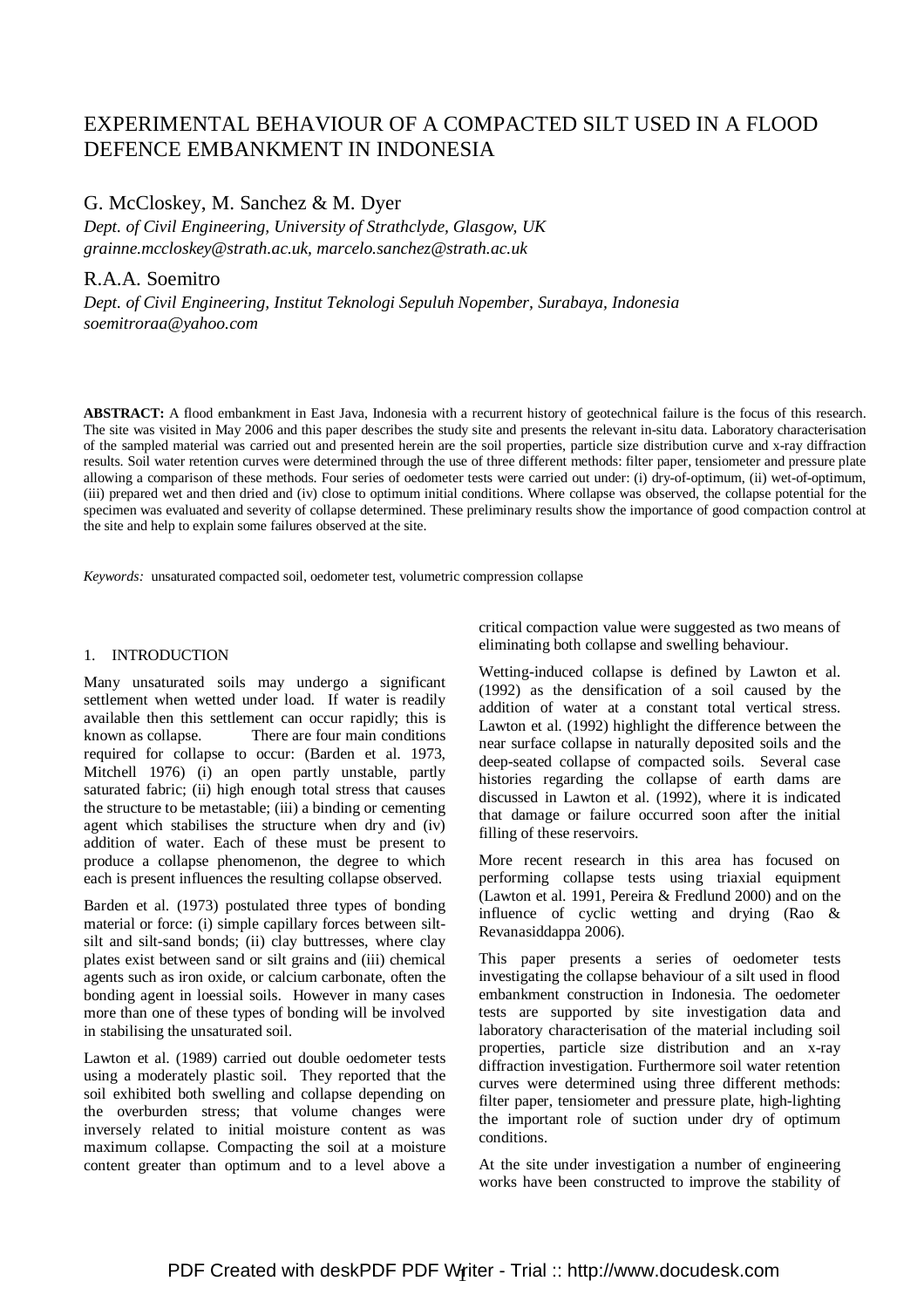the embankments. However it is proposed here that these works provide the loading required, alongside the readily available access to water, low densities and moisture contents dry-of-optimum to produce conditions favouring collapse.

### 2. SITE DESCRIPTION

The soil investigated here was sampled from a site located along the flood defence embankments of the Bengawan Solo River, in the village of Kedunhardjo, East Java, Indonesia. The Bengawan Solo River is the longest river on the Island of Java at 540km, with the source located in central Java and entering the sea, north of Surabaya in East Java.

The river level can vary as much as 10m between the dry and wet seasons (see Fig. 1). The embankment is a 10m high two-step embankment which is frequently overtopped in the rainy season. At this site the Bengawan Solo River is 100m wide. Located to the landward side of the embankment is the village of Kedunhardjo. This village is evacuated each time overtopping of the embankments occur. This is a recurrent problem along the length of the Bengawan Solo River as Java is the most densely populated island in the world, with a population of 124million. As a result many villages have to be relocated during periods of flooding. Not only are there immediate financial consequences but this repeated flooding has negative impacts on local agriculture, particularly reducing crop yields.

Fig. 2 highlights some of the geotechnical problems encountered along the embankments of the Bengawan Solo River. Fig. 2a shows erosion of the natural embankment which runs along one side of the river at this section. It is this eroded material which has been removed from the river bed and used to construct the man-made embankment on the other side of the river. The material can therefore be considered a transported alluvial silt. As such, it is unlikely that a chemical agent provides the stabilising force in the unsaturated condition. Therefore according to Barden et al. (1973) it may be assumed that the bonding forces are due to simple capillary forces or clay buttresses. The natural embankment is in a continual state of erosion and failure; evidence of which was observed along the entire length of the natural embankment. A shallow failure is shown in the man-made embankment in Fig. 2b; the soil investigated was sampled close to this existing failure. Fig. 2c shows a global slip failure which occurred on the gabion reinforced section of the embankment.



Fig. 1. Variation in water level of Bengawan Solo River during (a) wet season and (b) dry season.

This measure put in place by the Ministry for Public works, due to previous failure of the embankment at this location, was constructed during the dry season of 2005. The failure observed in Fig. 2c occurred during the first wet season after this construction, in December 2005. This failure could be attributed to a deep-seated collapse of a compacted fill under heavy loading, after first wetting as described by Lawton et al. (1992). In another location, Fig. 2d, the Ministry installed concrete slabs to act as protection to the slope of the embankment against erosion. Differential settlements and slippage of the slabs have been observed here

The site was visited at the beginning of May 2006, at the end of the wet season, one week previous, the embankments had been overtopped and the village flooded. Sand cone tests were carried out and low in-situ densities were found ranging from 1.18-1.36  $Mg/m<sup>3</sup>$ alongside high moisture con-tents ranging from 36-43%. Dr Ria Soemitro of ITS, Surabaya working in collaboration with the Ministry for Public Works has communicated to the authors that in-situ densities as low as  $0.8-1.0$  Mg/m<sup>3</sup> have been found along these embankments. Shear vane tests were also carried out and the cohesion ranged from 20kPa to 40kPa, indicating a soft soil as classified in BS: 8004:1986.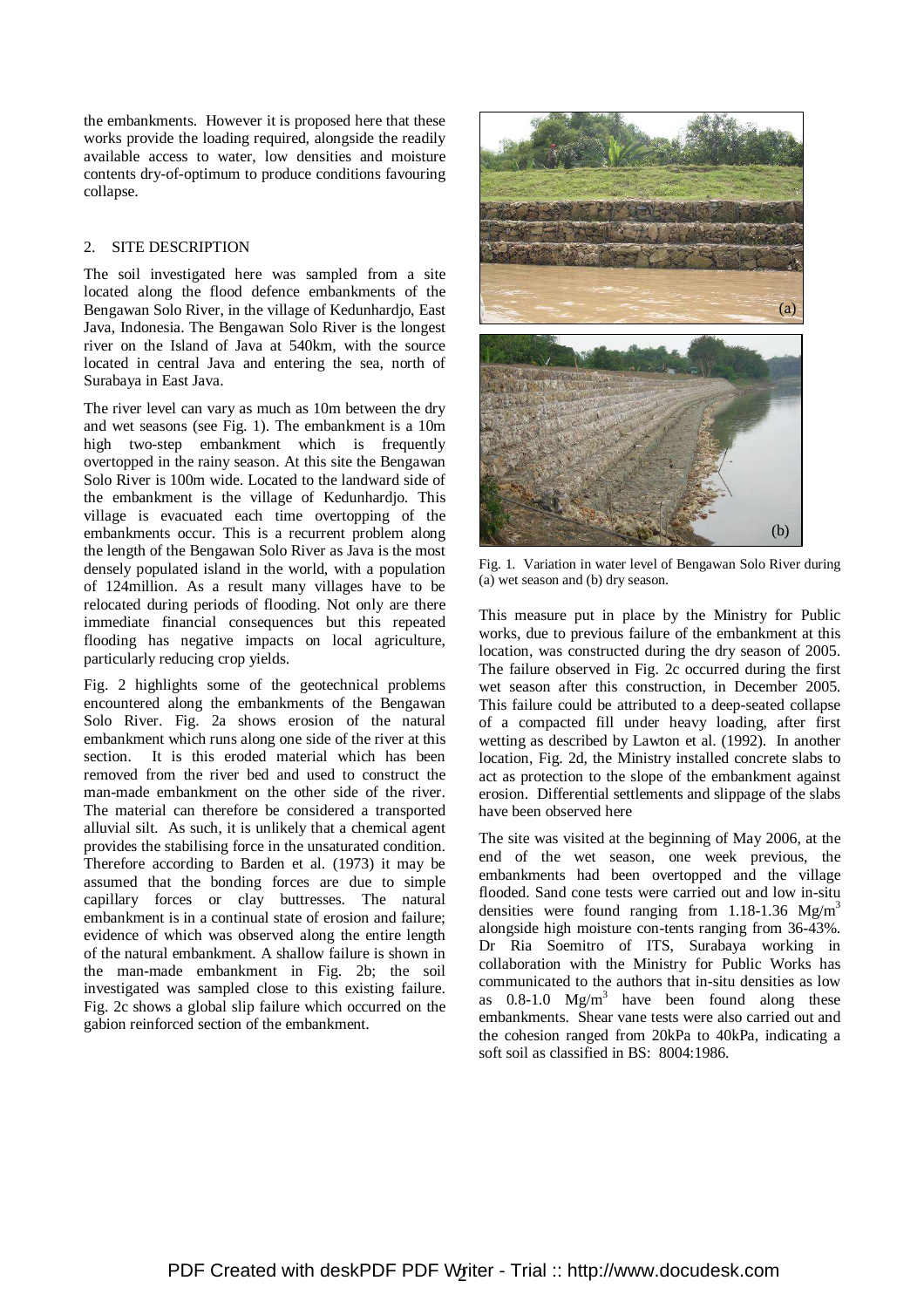

Fig. 2. Failures along the Bengawan Solo Embankments: (a) erosion of natural embankments; (b) shallow failure of manmade embankment; (c) global failure of gabion reinforced embankments; (d) differential settlement under concrete protection slabs.

## 3. LABORATORY TESTS

#### 3.1. Material Properties

The material investigated here was sampled at a depth of 1-1.5m from the crest of the step of the embankment at a location close to a site of previous failure (Fig. 2b). Table 1 presents the material properties for the Bengawan Solo fill. Plotting Casagrande's plasticity chart, the material falls be-low the A-line and can be classified as an inorganic silt of high compressibility. Fig 3 presents the particle size distribution for this material and confirms the large quantity of silt present (47%).

| Property                     | Value |
|------------------------------|-------|
| Liquid Limit (%)             | 53    |
| Plastic Limit (%)            | 37    |
| Plasticity Index             | 16    |
| Particle Density $(Mg/m3)$   | 2.49  |
| Sand Content (%)             | 36    |
| Silt Content (%)             | 47    |
| Clay Content (%)             | 17    |
| Mean Grain Size<br>(mm)      | 0.026 |
| Coefficient of uniformity    | 40    |
| Max. dry density $(Mg/m^3)$  | 1.48  |
| Optimum moisture content (%) | 27    |



Fig. 3. Particle size distribution for Bengawan Solo fills: 36% Sand, 47% Silt, 17% Clay.

### 3.2 X-Ray Diffraction

Powdered x-ray diffraction tests were undertaken on this material to determine the clay and non-clay minerals present in the soil. Sample A refers to material sampled at 0.5m to 1.0m depth below the crest of the step of the embankment. Sample B was sampled at a depth of 1.0m to 1.5m. Fig. 4a presents the x-ray diffractograms of random powder samples using the total soil fraction. Fig. 4b presents the x-ray diffractograms of oriented samples in the  $\langle 2 \rangle$  µm fraction under three different conditions: AO – obtained at room temperature, EG – after saturating with ethylene glycol and 550OC – after heating to 550oC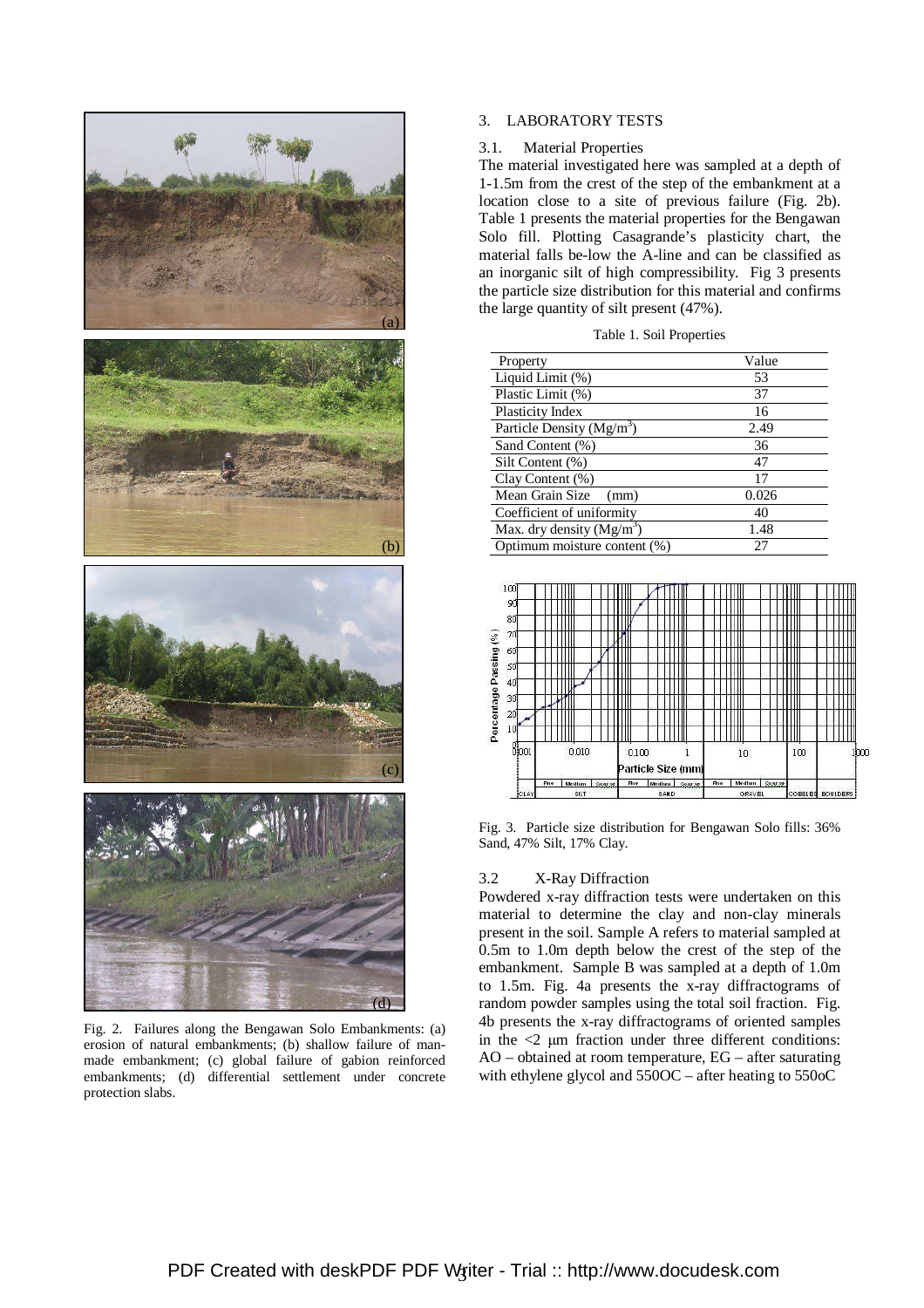

Fig. 4. XRD-patterns of (a) random powder samples (total fraction) and (b) oriented samples  $\left($  < 2  $\mu$ m fraction) for Sample B.

The random powder XRD identifies both the clay and non-clay minerals present in the soil. The significant clay minerals present are kaolinite and montmorillonite. The non-clay minerals present are quartz, feldspar (plagioclases) and calcite. The oriented XRD tests carried out on the clay fraction under different conditions highlight the clay minerals found Montmorillonite and Kaolinite

#### 3.3 Soil Water Retention Curve

Fig. 5 presents the soil water retention curve for the Bengawan Solo fill material obtained using three different methods: filter paper method, pressure plate method and tensiometer. The filter pa-per method was carried out using Whatman No. 42 filter paper, where five specimens were pre-pared at a dry density of 1.2Mg/m3 and five different moisture contents. Two filter papers were sandwiched between 3 slices of soil for each specimen. The samples were left for 7 days to allow equilibrium to be reached. At a moisture content of 20%, the material at this density has a suction of almost 1000kPa. Increasing the moisture content to 36% reduces the matric suction to approximately 30kPa.

A tensiometer was also used to determine the matric suction of three specimens at 1.2 Mg/m3 dry density at three different moisture contents. The specimens were

prepared in metal rings and sealed with double layered tin foil to prevent drying. The tensiometer was placed in direct contact with the top of the soil and was held in place using small weights with plasticine providing a seal around the probe, in a set-up similar to that used by Jotisankasa (2005). These results are in good agreement to those found using the filter paper method.

The pressure plate tests were carried out on samples with dry density of  $1.18Mg/m<sup>3</sup>$ , the samples were weighed on a daily basis to assess if equilibrium had been reached under the new applied air pressure. This could take up to 5 days to occur.

It is clear from Fig. 5 that the pressure plate method resulted in higher suctions than the filter paper method and tensiometer measurements for a given moisture content. This may be due to compression of water in the apparatus during application of the axis-translation technique as suggested by Navaneethan et al. (2005). However there are many other factors which may have influenced the suction measurements obtained in these tests, for example the use of an established filter paper calibration curve as proposed by Chandler et al. (1992) as opposed to performing an individual calibration.



Fig. 5. Soil water retention curve.

#### 3.4 Oedometer Tests

Oedometer tests were carried out on compacted specimens of particle size passing the 4.0mm sieve. Of particular interest was the behaviour of the soil at a low dry density and dry-of-optimum water content. Under these conditions the material was found to be collapsible.

Fig. 6 presents oedometer tests carried out under (a) dryof-optimum (Series A); (b) wet-of-optimum (Series B); (c) prepared wet and dried to 20% (Series C); and (d) close to optimum (Series D) initial conditions. In Series A, specimens had an initial dry density of 1.16Mg/m3 and a moisture content between 18 and 19%. A fully saturated and fully unsaturated test is shown alongside two wetting paths where water was added at 63kPa and 127kPa respectively. It can be seen that after inundation the collapse curves follow closely the behaviour of the fully saturated curve. The final reading of settlement for all the collapse conditions presented here was taken 60mins after the addition of de-aired water.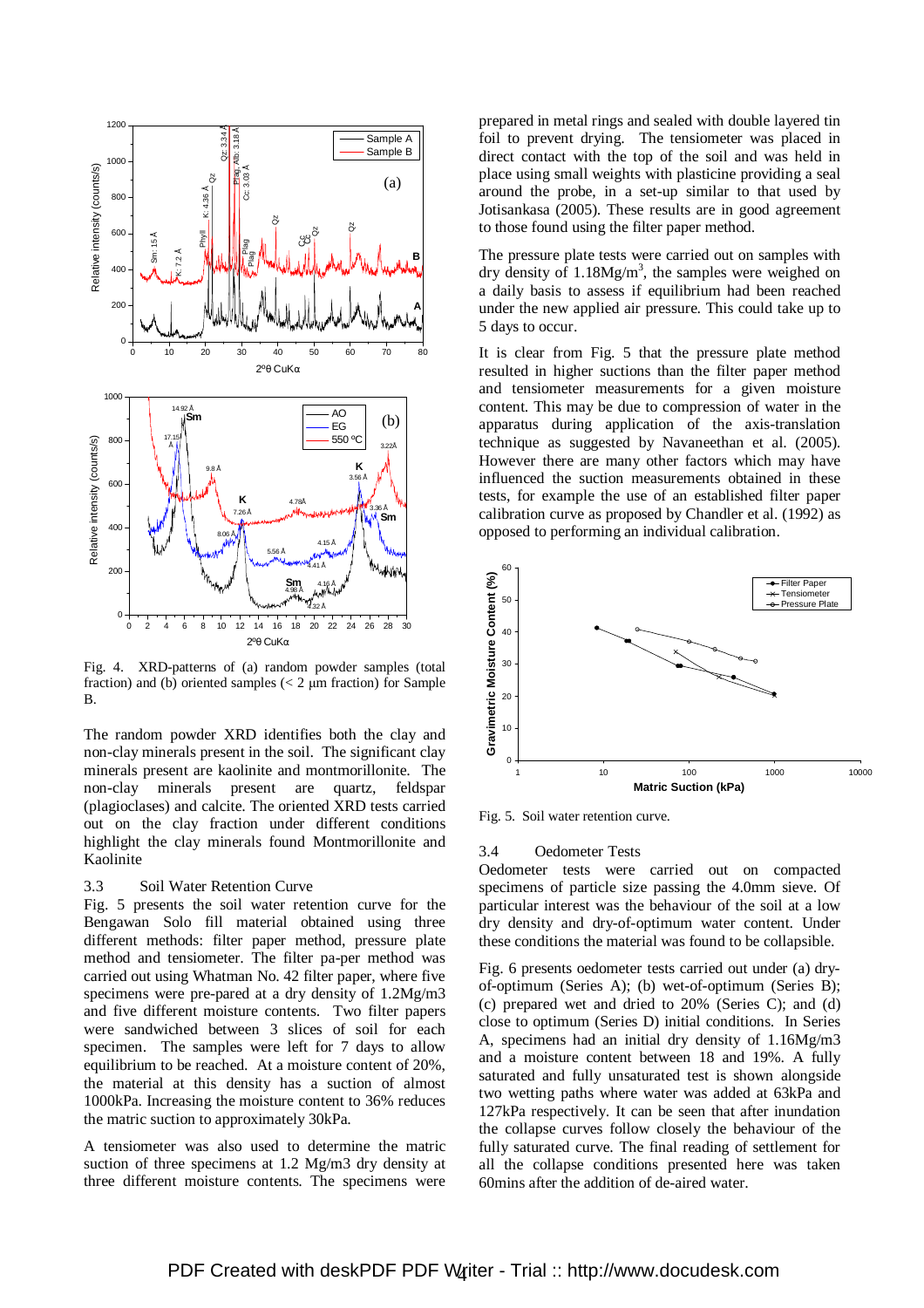Oedometer tests were further carried out wet-of-optimum (Series B) to highlight the importance of initial moisture content in producing collapse. These specimens were prepared at a dry density of  $1.16 - 1.20$ Mg/m<sup>3</sup> and a moisture content close to 36%. Under these conditions tests were carried out on a specimen soaked at the beginning of the test, an unsoaked specimen and a specimen soaked at 63kPa. It is clear that under these wet conditions the addition of water does not result in collapse.

In Series C, the specimens were prepared at 36% moisture content and then dried to 20% moisture content; two different dry densities were tested: 1.26 and  $1.38Mg/m<sup>3</sup>$ . It is evident here that the specimen at  $1.26Mg/m<sup>3</sup>$  on wetting at 127kPa resulted in significantly more collapse than the specimen of dry density 1.38Mg/m<sup>3</sup> wetted at the same vertical stress.

Series D, where the specimens had higher dry densities up to  $1.46Mg/m^3$  no collapse was ob-served under wetting at 127kPa, as expected. Furthermore at these densities the material was stiffer under the same range of vertical stresses applied to the other series, with the samples only beginning to approach their preconsolidation stress at the end of the test.

Where collapse was observed the specimens were evaluated in terms of their collapse potential. The collapse potential was calculated from Eq. 1 (after Jennings & Knight 1957):

Collapse Potential 
$$
=\frac{-\Delta e}{1 + e_{unsolated}} \times 100\%
$$
  
(1)

Where ∆*e* is the decrease in void ratio of the specimen on wetting under the desired pressure (63kPa or 127kPa); *eunsaked* is the void ratio of the unsoaked specimen at that pressure. Where swell potentials (positive values) are presented in Table 3, they were calculated as in Eq. 1, but with ∆*e* equal to the increase in void ratio of the specimen on wetting. The collapse potential test as originally carried out by Jennings & Knight (1957) involved saturating the specimen after loading to 200kPa. Here much lower values of vertical stress were used: 63 and 127kPa; still significant collapse settlements were observed. Low pressures were chosen to identify if the collapse mechanism could be responsible for collapse under small loads such as those generated under the concrete protection slabs installed at the site (Fig. 2d).



Fig. 5. Oedometer results: (a) dry of optimum, (b) wet of optimum, (c) prepared wet and then dried to 20% moisture content, (d) close to optimum conditions.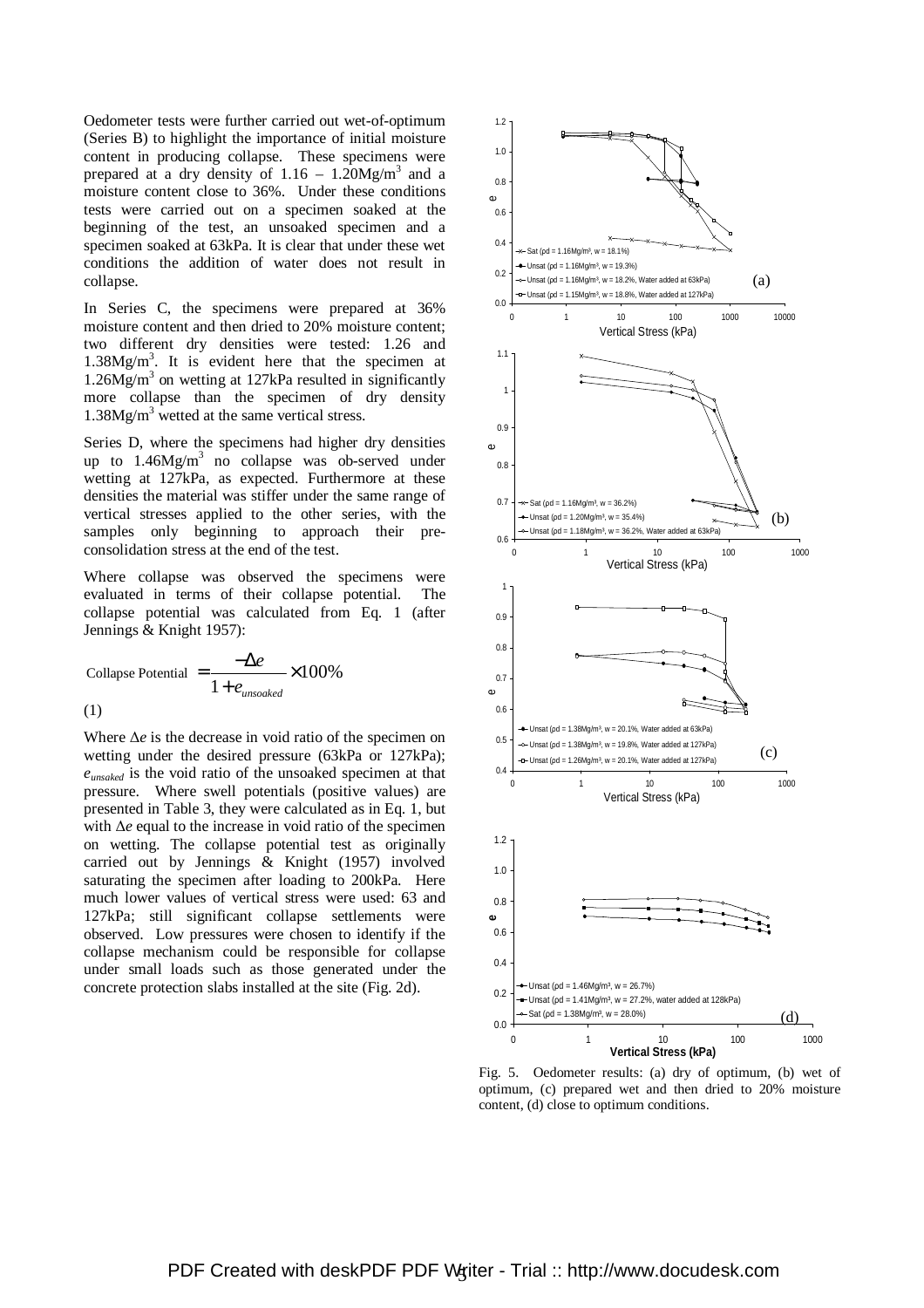Table 2 presents a qualitative guide to understanding collapse potentials and the severity of the problem; this guide is primarily for use in relation to tropical residual soils, (Fookes 1990).

Table 2. Guidance for Collapse Potential (after Fookes 1990)

| Collapse Potential (CP) (%) | Likely severity of problem |
|-----------------------------|----------------------------|
| < 1                         | No Problem (NP)            |
| $1 - 5$                     | Moderate Trouble (MT)      |
| $5 - 10$                    | Trouble (T)                |
| $10 - 20$                   | Severe Trouble (ST)        |
| > 20                        | Very severe Trouble (VT)   |

Table 3. Collapse Potential and severity of collapse

| Series | W      | $\rho_{\rm d}$       | $\sigma_{\rm v}$ | CP      | Severity        |
|--------|--------|----------------------|------------------|---------|-----------------|
|        | $(\%)$ | (Mg/m <sup>3</sup> ) | (kPa)            | (% )    | (Fookes 1990)   |
| А      | 18.2   | 1.16                 | 63               | $-9.9$  |                 |
|        | 18.8   | 1.15                 | 127              | $-13.8$ | (T)             |
| В      | 36.2   | 1.18                 | 63               | 0.0     | (NP)            |
| C      | 20.1   | 1.38                 | 63               | $+0.13$ | Slight swelling |
|        | 19.8   | 1.38                 | 127              | $-3.3$  | (MT)            |
|        | 20.1   | 1.26                 | 127              | $-9.1$  |                 |
| D      | 27.2   | 1.41                 | 127              | 0.0     |                 |

In Table 3 the results of Series A highlight the influence of the loading pressure at which saturation occurs; under the same initial conditions doubling the vertical stress increased the collapse potential by more than one third. This resulted in moving the severity from a Trouble scenario to a Severe Trouble scenario. Furthermore in Series C, an increase in loading pressure of saturation resulted in similar specimens changing from exhibiting slightly swelling behaviour  $(+0.13%)$  to exhibiting significant collapse behaviour (-3.3%). The overburden pressure is a key factor in producing a collapsible material.

From Series B it is clear that no collapse occurred on saturating a sample already wet-of-optimum. These results are in agreement with the suggestion by Lawton et al. (1989) that compacting wet-of-optimum can eliminate collapse behaviour. However this could not be implemented as a practical solution in Indonesia where flood embankment works can only be carried out during the dry season due to high river levels. Even if soil was compacted at a moisture content wet-of-optimum, the climate would ensure that the material dried quickly resulting in specimens not unlike those tested in Series C, where again collapse was observed.

From the filter paper retention curve (Fig. 5), a specimen at 1.2Mg/m<sup>3</sup> dry density and 20% moisture content has a matric suction value close to 1000kPa. For 36% moisture content at the same dry density, matric suction lies close to 30kPa. It is clear that suction is playing an important role in stabilising the structure of the unsaturated soil and for this reason at higher moisture con-tents (i.e. wet-ofoptimum) where suction is already low, no collapse has been observed. More work is planned to include for suction monitored tests to be carried out in the oedometer

to further verify the role of suction as the bonding force for this material.

The last two entries for Series C, in Table 3, highlight the influence of dry density on collapse potential. Both saturated at loading pressures of 127kPa, a decrease in dry density of 9% from  $1.38Mg/m^3$  (93%  $\beta d_{max}$ ) to  $1.26Mg/m^3$  (85%  $\rho_{dmax}$ ) almost trebled the collapse potential deter-mined. The embankment under investigation was constructed at 80-85% optimum dry density; therefore the material as constructed is at a dry density suitable for collapse conditions. Further-more this result indicates that for this material a small reduction in dry density can have a significant impact on the collapse behaviour. For this reason good control of compaction on site during construction is of utmost importance.

The results identify that the Bengawan Solo fill material is a collapsible material at low dry densities, similar to those found in-situ and at dry-of-optimum moisture contents. Collapse potentials as high as 13.8% have been determined indicating that there is a severe problem regarding collapse of the soil under these conditions. The loading induced by engineering works at the site, combined with low dry densities, dry-of-optimum moisture contents and wetting from the river may have resulted in fulfilling the conditions required to produce collapse.

### 4. CONCLUSIONS

Some of the failures observed along the Bengawan Solo embankments have been presented here alongside the site investigation data highlighting the presence of low in-situ dry densities and low values of cohesion determined from shear vane tests. From determination of the soil properties the material has been classified as an inorganic silt of high compressibility. X-ray diffraction test carried out identify kaolinite and montmorillonite as the main clay minerals present and quartz, feldspar and calcite as the main non-clay minerals present.

Soil water retention curves were determined using three different methods: filter paper, tensiometer and pressure plate. The filter paper and tensiometer results were in good agreement, whereas the pressure plate results were found to given higher suctions for a given moisture content. This may be due to slight compression of water in the pressure plate apparatus. Even considering the slightly lower suction results from the filter paper retention curve, at 20% moisture content and a dry density of  $1.2Mg/m<sup>3</sup>$  the material has a suction of 1000kPa and at 36% moisture content has a suction close to 30kPa. Thus moving from the initial conditions of Series A to Series B, the material has lost a stabilising force of approximately 970kPa, for this reason in Series B no collapse is observed. Suction acts as the binding agent in the unsaturated sample.

Oedometer results found that increasing the vertical pressure at which saturation occurred, resulted in higher collapse potentials. Increasing the initial moisture content